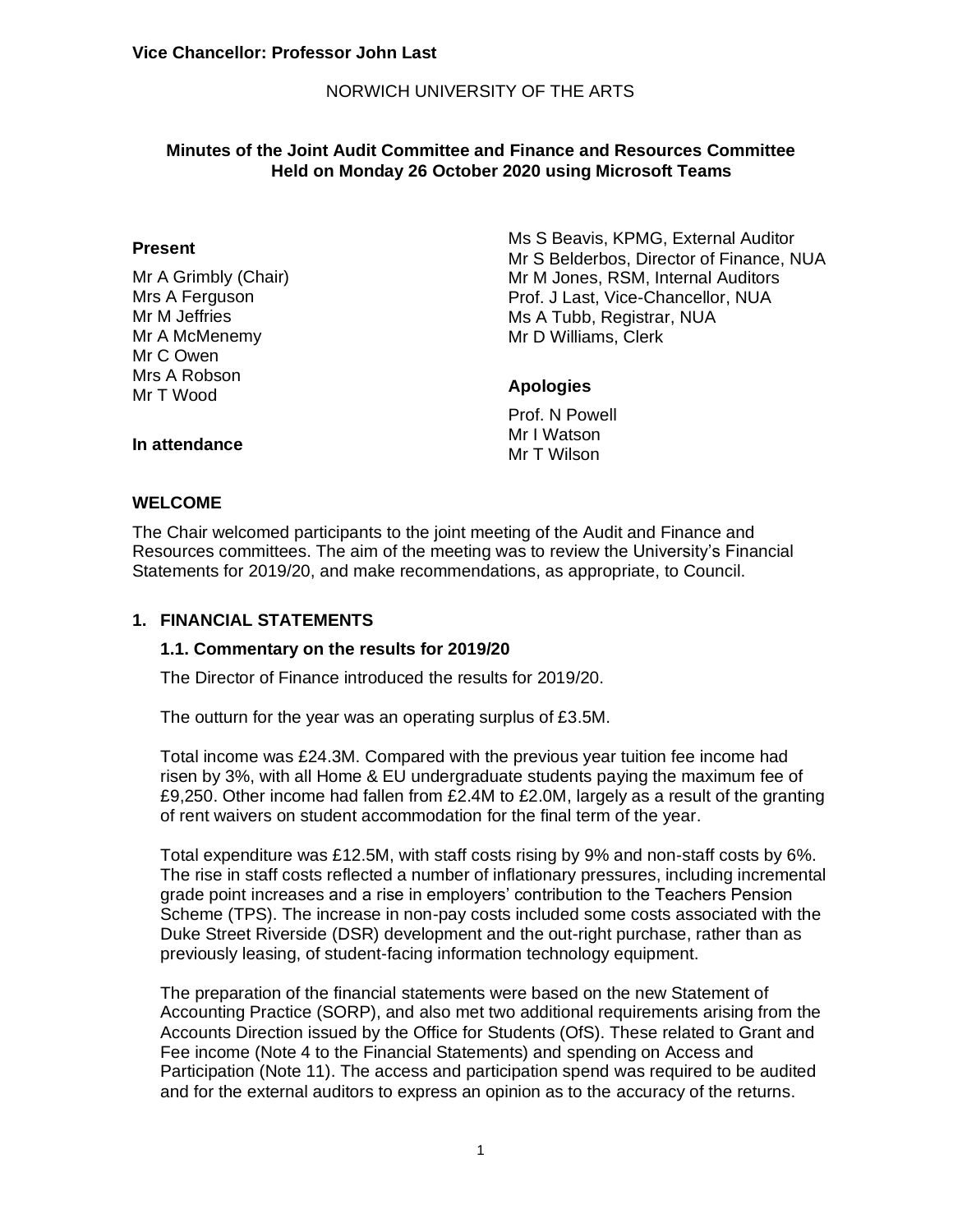## NORWICH UNIVERSITY OF THE ARTS

The external auditor informed the committee that in assessing the access and participation spend, materiality had been set at 2% of expenditure. While expenditure on financial support to students was relatively easy to audit, the absence of timesheets for individual staff spending part of their time on access and participation activities was more of a challenge. Different methods of accounting for, and costing of staff time had been adopted across the higher education (HE) sector. In an attempt to find a common and agreed way forward, discussions on the matter involving the various audit companies and representative HE bodies with the OfS were on-going. It was hoped that further clarity on the matter would be issued by the OfS in time to finalise and sign-off the University's accounts at the 13 November 2020 meeting of the Council. Should the required clarity not be forthcoming by this date, the University had until the end of January 2021 to finalise its accounts and submit them to the OfS.

The impact of Covid-19 had led to increased attention and work being undertaken by the auditors to assess the matter of "going concern" for all HE clients.

The committee's attention was drawn to the assets under construction (Tangible Fixed Assets, Note 13) and the reasons why some costs relating to the DSR site had not been capitalised were discussed. The valuation of the Local Government Pension Scheme (Note 24) was also considered.

The full-year effects of Covid-19 were estimated to have been c.£1M.

The University was continuing to follow guidance from the OfS in offering a 'broadly equivalent' education to its students. Notwithstanding uncertainties in respect of the further path of Covid-19, a need for institutions to refund in full or part tuition fees was not judged to be likely.

## **1.2. Financial Statements for NUA 2019/20**

The Committee considered the University's Annual Report and Financial Statements for 2019/20.

The Director of Finance noted that he had received several minor changes to the frontend narrative of the Annual Report and Financial Statements.

The Committee agreed to commend the Financial Statements to Council for approval.

**Chair**

## **1.3. Financial Statements for NUA Business Limited 2019/20**

NUA Business Limited is a wholly owned subsidiary of the University, and its financial statements are consolidated in the University's financial statements.

The company is a separate legal entity and has its own board.

Given the net liabilities position, the committee noted the need for a letter of support from the University to NUA Business Limited.